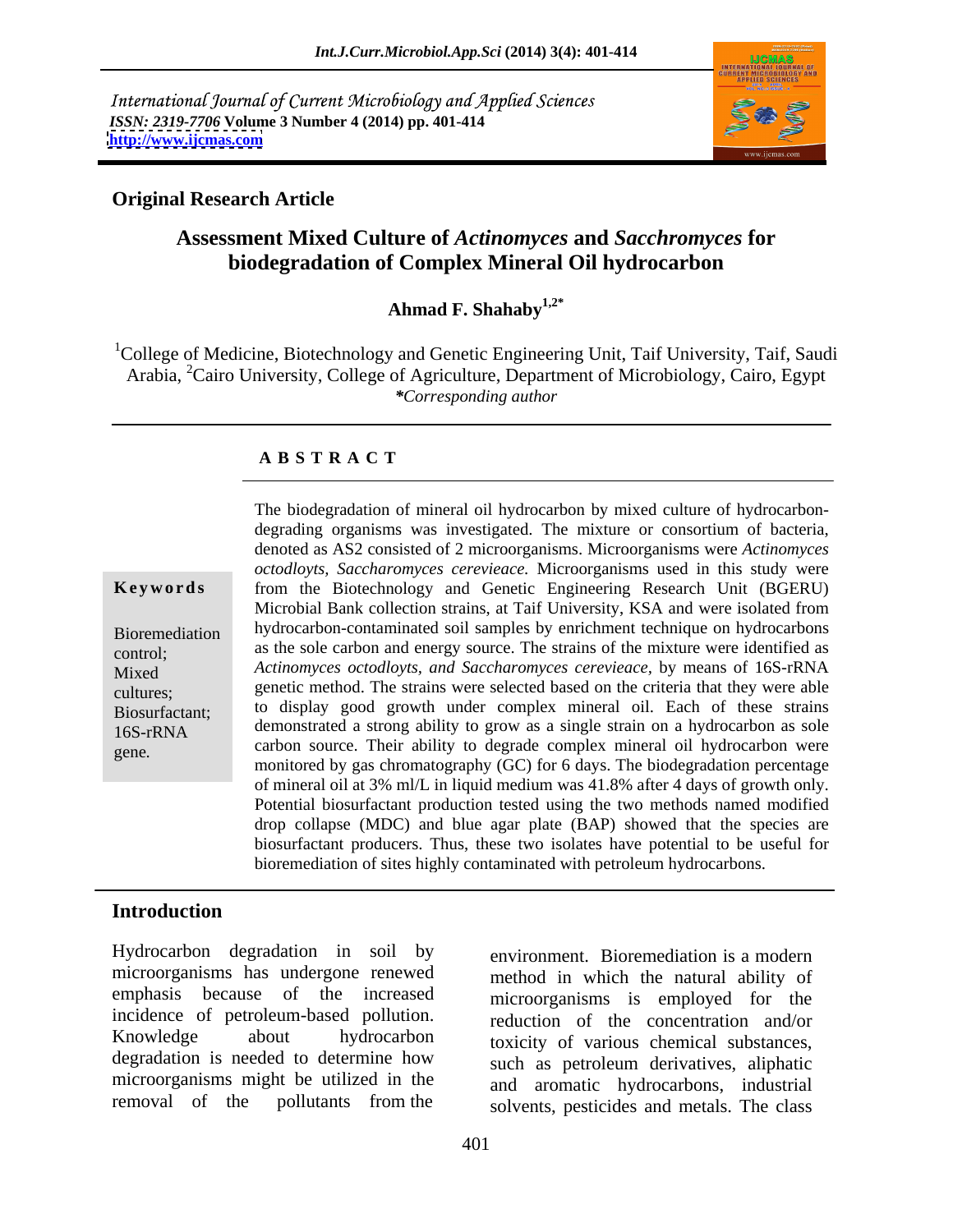of petroleum products known as mineral members of 6 genera to be able to oils can be generally understood to include a variety of products which go by different names such as white oils, lubricating oils, The vast range of substrates and light fuel oils, residual fuel oils, as well as metabolites present in hydrocarbon transformer and cable oils (Gary and paraffin-based crude oils which are (Butier and Mason, 1997). Microbial blended with additives to particular Ori-jesu 2009). Mineral oils are composed

Biological treatment most commonly involves the breakdown of contamination into nontoxic forms using microbiological processes (Lee et al., 1998). Therefore, and gases (Collin, 2001). The advantages of employing mixed cultures as opposed to solvents. However, information on pure cultures in bioremediation have been in numbers and local species of by cometabolism. The mechanisms in which petroleum degraders' benefit from isolated from contaminated sites with it. It is also possible that the second species are able to degrade compounds degrade it (Alexander, 1999). Further research should be directed towards understanding the roles of individual High molecular weight hydrocarbons are members in influencing the effectiveness highly difficult to degrade. High molecular of a microbial consortium or mixer. Rambeloarisoa et. al. (1984) demonstrated a consortium of 8 strains made up of

effectively degrading crude oil.

Handwerk, 2001). Mineral oils refer to all environment for the development of a oils which are made from dewaxed properties for specific uses (Aluyor and belong to various genera have been of straight and branched chain paraffinic, water (Sorkhoh et al., 1995, Chikere et naphthenic, and aromatic hydrocarbons al.,2009). This strongly suggests that each with 15 or more carbons in a complex strain or genera have their roles in the mixture (Aluyor and Ori-jesu 2009). hydrocarbon transformation processes. bioremediation may be defined as the use oil, used or fresh petroleum products by of living organisms to remove reducing the length of the paraffin and oil environmental pollutants from soil, water molecules and by producing by-products demonstrated. It could be attributed to the microorganisms as well as their efficiency effects of synergistic effects among in degradation of complex mineral oil in members of the consortium. Moreover, Saudi Arabia is scarce. However, the some substances can be decomposed only biodegradation of these compounds using synergistic relationships may be complex. petroleum products has not been evaluated It is possible that one species removes the and these microorganisms are adapted to toxic metabolites of the species preceding grow and thrive under environments with that the first are able to only partially factors on the microbial growth are not The vast range of substrates metabolites present in hydrocarbon impacted soils surely provides an quite complex microbial community (Butier and Mason,  $1997$ ). populations that consist of strains that detected in petroleum-contaminated soil or More recently, microbial degradation was found to be an available alternative method over the conventional methods. Microbial treatment can control contamination of soils or water with crude that act as surfactants and paraffin and oil solvents. However, information on numbers and local species of mixed cultures or microbial consortia isolated from contaminated sites with high concentrations of complex mineral oils, and the effects of environmental known yet.

> weight biosurfactants are highly efficient emulsifiers that work at low concentrations and exhibit considerable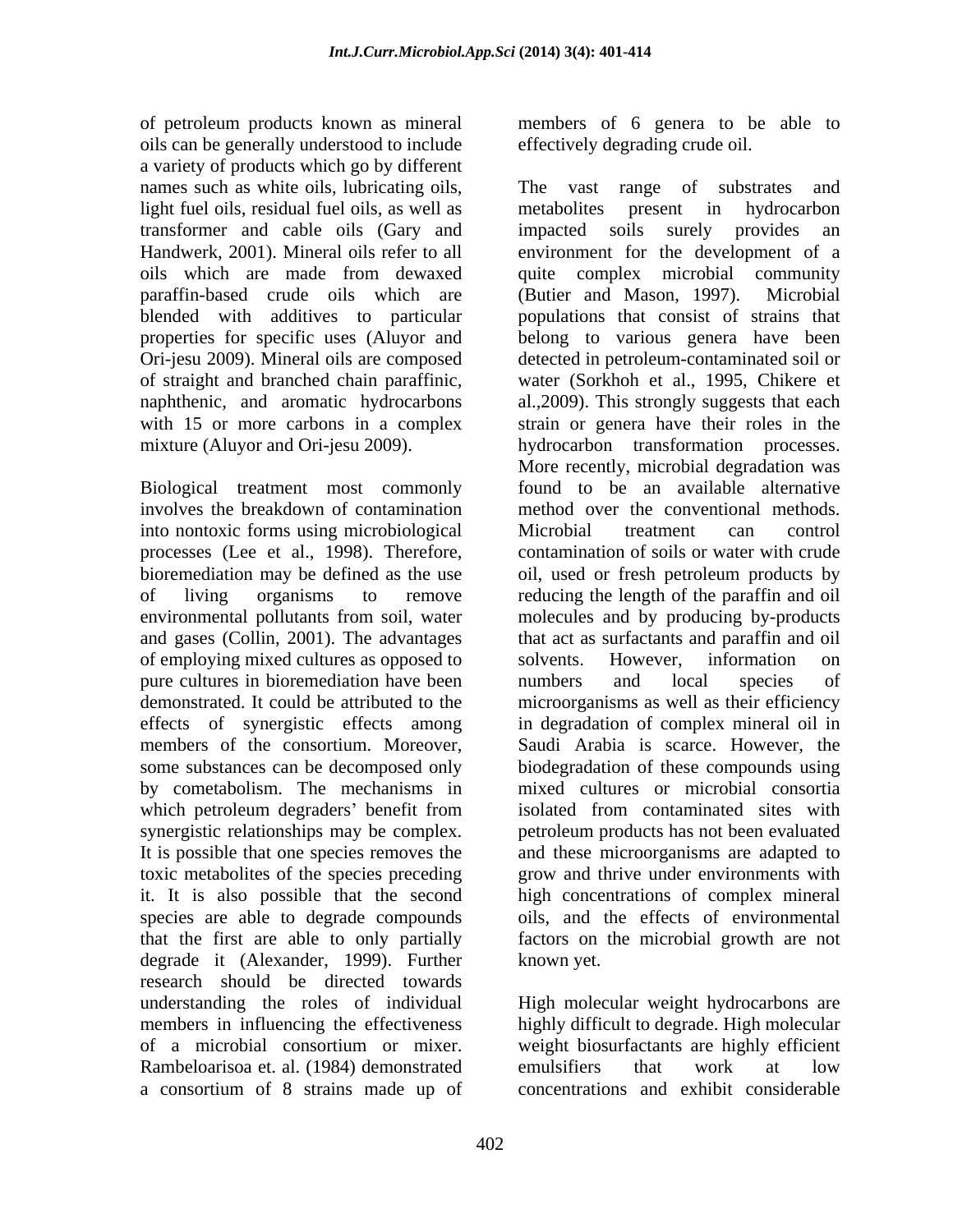substrate specificity, they are produced by recently recorded that suitable sequence a large number of bacteria and they are differences in the 16S- rRNA gene could composed of polysaccharides, proteins, lipopolysaccharides, lipoproteins etc. et al. 2002) and for subtyping and (Banat et al., 2000, Zhang et al., 2012). In identifying hyper virulent bacterial clones general microorganisms produce (Nilsson et al. 2003). biosurfactants to increase their interfacial area for contact to give improved uptake This work represents a continuation of our of hydrophobic substrates. However, it has research in the area of hydrocarbon been observed that the exopolymers biodegradation technology. The present synthesized by these strains in media with study aims to characterize isolates using glucose as carbon and energy source, had 16S-rRNA gene technique, to produce a remarkable capacity of emulsifying hydrocarbon compounds (Martinez-Checa et al. 2002, Zhang et al., 2012). Microbial treatment can control hydrocarbons pollution by reducing the length of the hydrocarbon molecules and by producing by-products that act as biosurfactants and solvents (Banat, 1995 and Wolicka *et al.,* 2009). Microbial strains

The phylogenetic diversity of microbial Microorganisms were Actinomyces communities can be tested by molecular  $octodlovts$  AF104. Saccharomyces methods, like fingerprinting or cloning and sequencing of PCR-amplified rRNA in this study were from the Biotechnology genes. These techniques have been and Genetic Engineering Research Unit employed to isolates and consortia (BGERU) Microbial Bank collection of enriched from natural environments. The strains, at Taif University, KSA. Strains 16S-rRNAmethod was also used to monitor the microbial diversity in workshops and gas stations contaminated environments and to follow transitions in soils by enrichment culture technique in community structure upon seasonal our previous work in our laboratory. The changes or along spatial gradients in two isolates showed good growth on salinity, temperature, and availability of Bushnell- Haas enrichment mineral substrates and minerals (Kleinsteuber et. medium (BHM) amended with al. 2006). The use of 16S- rRNA gene hydrocarbon and were selected based on sequencing to examine genetic relatedness of prokaryotic species is well established and has led to increased availability of **Growth potential of hydrocarbon-** 16S- rRNA databases. The convergence of<br>these technical and computational these technical and computational advances has also enhanced the Inocula were routinely grown in Luria application of 16S- rRNA gene sequence analysis to bacterial identification peptone, 10.0; yeast extract, 5.0; NaCl, 5.0

be used for bacterial identification (Sacchi (Nilsson et al. 2003).

biosurfactant and to degrade complex mineral oil as sole carbon substrate source in pure culture or mixed culture efficiently.

## **Materials and Methods**

## **Microbial strains**

Microorganisms were *Actinomyces octodloyts* AF104, *Saccharomyces cerevieace* AF203*.* Microorganisms used were local isolated strains from mechanic Bushnell- Haas enrichment mineral medium(BHM) amended with the growth and degradation ability.

# **utilizing microorganisms**

(Rantakokko-Jalava et al. 2000). It was (Miller, 2007). Media were autoclaved atBertani (LB) broth medium  $(g L^{-1})$ :  $1_{\lambda}$ . ):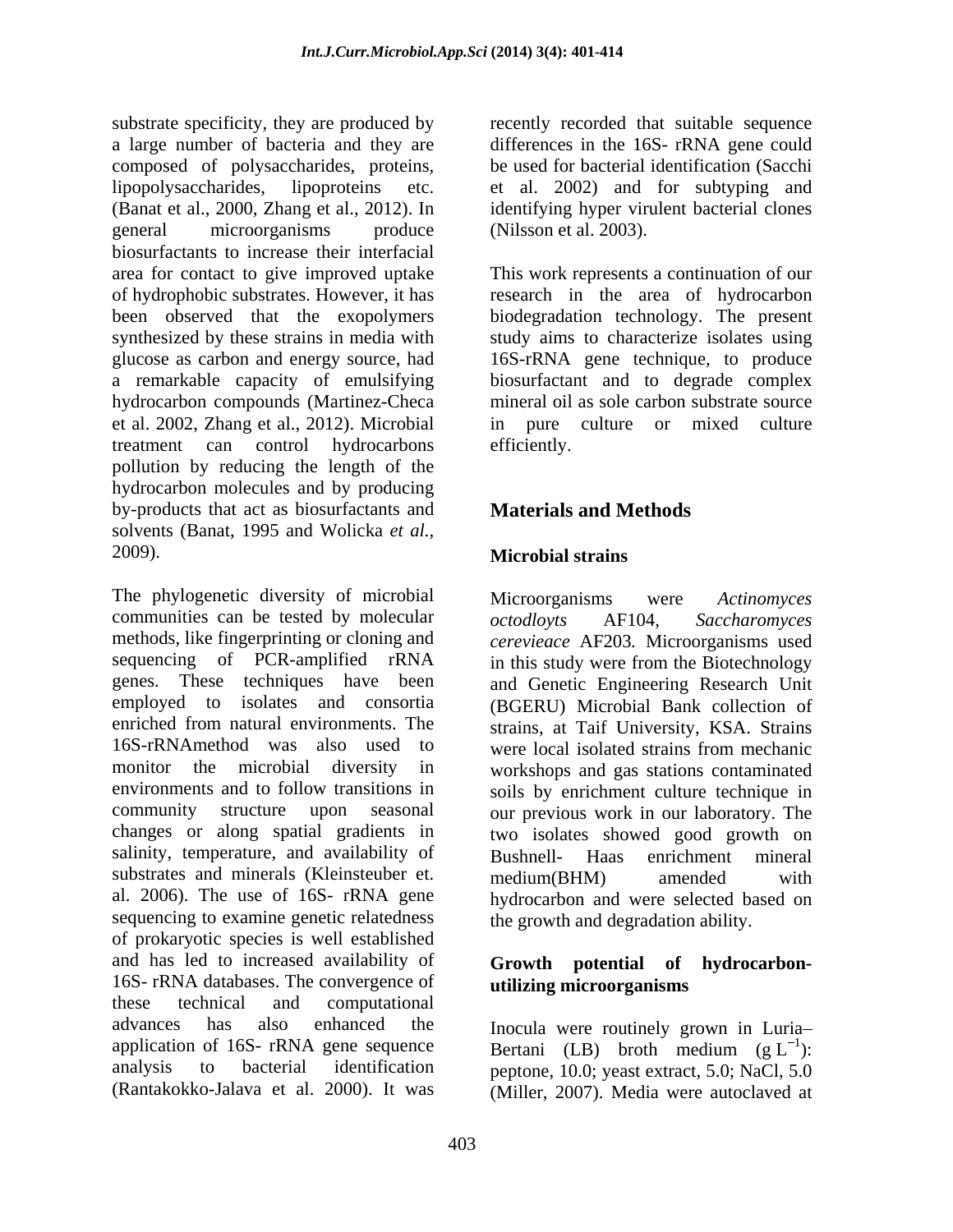120 °C for 20 min**.** Cultures were grown overnight first on LB medium without hydrocarbon addition. Then, grown on Bushnell- Haas enrichment mineral LB broth medium in triplicate, pH 7.5 at medium (BHM) containing  $(g/1)$ :  $30^{\circ}$ C (shaken culture: 150rpm). Cells were  $MgSO<sub>4</sub>$ .7H2O, 0.2;  $K<sub>2</sub>HPO<sub>4</sub>$ , 1.0; centrifuged and washed twice with the  $KH_2PO_4$ , 1.0; FeCl<sub>3</sub>, 0.05;  $NH_4NO_3$ , 1.0; liquid inorganic salts BHM. The pellet was  $CaCl<sub>2</sub>$ , 0.02; pH to 7.2 and sterilized at suspended in 5ml BHM and inoculated  $121^{\circ}$ C for 15 min. Bacteria were grown in into 250 ml of BHM in 3 flasks 250 ml Erlenmeyer flasks for one week in supplemented with 3 concentrations of a rotary shaker. Flasks were amended with mineral oil: 1, 3 and 5%(v/v) as sole mineral oil 1, 3, and 5 %  $(v/v)$  for each organism. The pH of media was adjusted to 7. One ml was taken to measure turbidity at 595 nm with spectrophotometer. Growth on mineral oil Samples taken from the flasks were mixed was monitored by measuring the optical with equal volumes of hexane and shaken density (O.D.) at 595 nm in 2 ml cuvettes to extract mineral oil. Residual mineral oil using a spectrophotometer (Biophotometer plus, Eppendorf). Martinez-Checa et. al. (2002).

The net dry weight for the biomass was **Biosurfactant production screening** determined simultaneously. A 1 mL of using the modified drop collapse culture was centrifuged at 1500 rpm for 10 min, washed twice with distilled water, overnight at 90 °C to constant weight and rinsed successively with hot water, 75% were harvested by centrifugation for 5 min ln10;  $\mu$  had the dimensions h<sup>-1</sup> (Koch, 1984).

## **Biodegradation of hydrocarbons**

Strains were incubated overnight in 50 ml suspended in 5ml BHM and inoculated into 250 ml of BHM in 3 flasks carbon and energy sources.

## **Biodegradation Efficiency**

was monitored using the method used by

## **Biosurfactant production screening using the modified drop collapse method (MDC)**

poured into a pre-weighed container, dried To prepare the assay, three plates were cooled for reweighing. Mineral oil adapted ethanol, distilled water and dried with air. cells were harvested and washed twice After preparation, plates were equilibrated with BHM and the pellet suspended in and coated with a thin layer of crude oil. 0.1M phosphate buffer at pH 7.0. Cells The preparation was left for 24 h to ensure at 3,000 x g at room temperature. The suspensions of all isolated strains were growth rates of cultures in exponential prepared and OD (595 nm) was adjusted to phase were determined from linear  $0.8$  for each strain. A volume of  $0.5 \mu$  of regressions of log10 absorbency vs. time, each organism suspension was transferred calculating a least squares fit of data from on the thin oil layer. The shape of the drop the exponential growth phase, and was inspected after 1 min; if the drop determining the slope of this line. The remained beaded, the result was scored as instantaneous growth rate  $(\mu)$  was negative  $(-)$ . If the drop collapsed, the determined from the slope of this line x result was scored as positive (+) (Bodour  $^{1}$  (Koob and Miller Major 1008) (Koch, and Miller-Maier, 1998).rinsed successively with hot water, 75% and coated with a thin layer of crude oil. The preparation was left for 24 h to ensure a uniform oil coating. Bacterial or yeast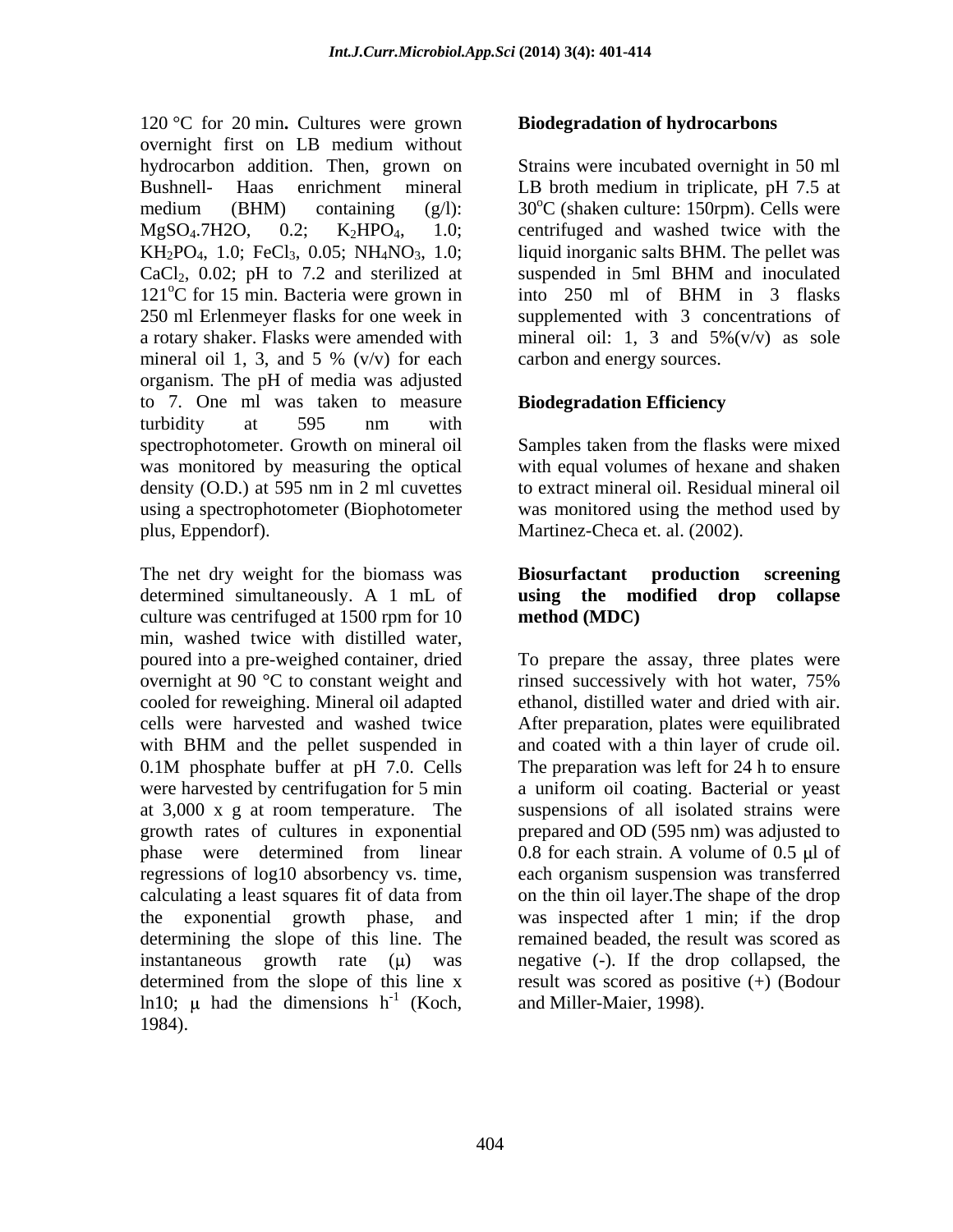# **using the blue agar plate method (BAP)**

This method shows an ionic biosurfactant DNA template. Sterile d.  $H_2O$  was added producing strains by color reaction. to a final volume of  $25 \mu$ . Thermal cycler Mineral salts agar medium (MSA) (Uno II, Biometra, Germany) with the (Siegmund and Wagner, 1991) following thermal profile: 94 °C for 4 supplemented with carbon sources min., 94 °C for 1 min., 55 °C for 1 min., (glycerol), 2%, cetyltrimethylammonium  $72 \text{ °C}$  for 1.5 min, the number of cycles bromide (CTAB) 0.5 mg/ml), methylene blue (0.2 mg/ml) were prepared. Three Plates was streaked with organism of interest and incubated at  $30^{\circ}$ C for 24 h. A **Analysis of the PCR products** dark blue halo around the culture was considered as positive for biosurfactant production. Sodium dodecyl sulfate electrophoresed with 100 bp ladder marker  $(SDS)$ , 1 mg/l and sterile distilled water (Fermentas, Germany) on 10 x 14 cm were used respectively as positive and 1.5%- agarose gel (Bioshop, Canada) for negative controls. 30 min using Tris-borate- EDTA Buffer.

# **DNA extraction, PCR, and sequence**

The genomic DNA of *Actinomyces* sp. sample was extracted using a bacteria DNA Preparation Kit and Yeast DNA

as described by Ren et al. (2007). The PCR reaction mixture contained 10 *P*mol

**Biosurfactant production screening** of each primer and 12.5 µl of 2xSuperHot PCR Master Mix (Bioron, Ludwigshafen, Germany) mixed with 50 to 100 ng of 72 °C for 1.5 min, the number of cycles was 35 cycle and the post PCR reaction time was 72°C for 5 min.

## **Analysis of the PCR products**

**analysis** UV light (Watanabe et al., 2001) and **DNA Extraction** Genius Bio Imaging System (Syngene, The PCR reaction products were (Fermentas, Germany) on  $10 \times 14$  cm The gels were stained with 0.5ug/ml of ethidium bromide, visualized under the documented using a GeneSnap 4.00- Gene Frederick, Maryland, USA).

## **Sequencing of 16S-rRNA gene**

Preparation kit (Jena Bioscience, Jena, The PCR-products of each organism was Germany) according to the manufacturer's contracted from excess primers and instructions [\(www.jenabioscience.com](http://www.jenabioscience.com)). nucleotides by the use of AxyPrep PCR **PCR amplification of 16S-rRNA gene** Union City, California, USA) and directly Primer sequences used to amplify the 16S-described for the amplification process. rRNA gene fragment were: primers The microorganisms DNA sequences were forward fD1 (5'- determined with the chain-termination CCGAATTCGTCGACAACAGAGTTTG method on an ABI 3730 DNA sequencer ATCCTGG CTCAG-3') and reverse rD1 by a commercial service (Seoul, Korea). (5'-CCCGGGATCCAAGCTGGAGGT G Sequences were aligned in the GenBank ATCCAG CC-3') for *Actinomycetes* and database using the BLASTN program at primers P1 (ATCAATAAGCG the National Center for Biotechnology GAGGAAAAG and P2 Information (NCBI), and percent CTCTGGCTTCACCCTATTC for yeast homology scores were obtained to identify Clean-up kit (AXYGEN Biosciences, sequenced using the same primers as the National Center for Biotechnology Information (NCBI), and percent microorganisms.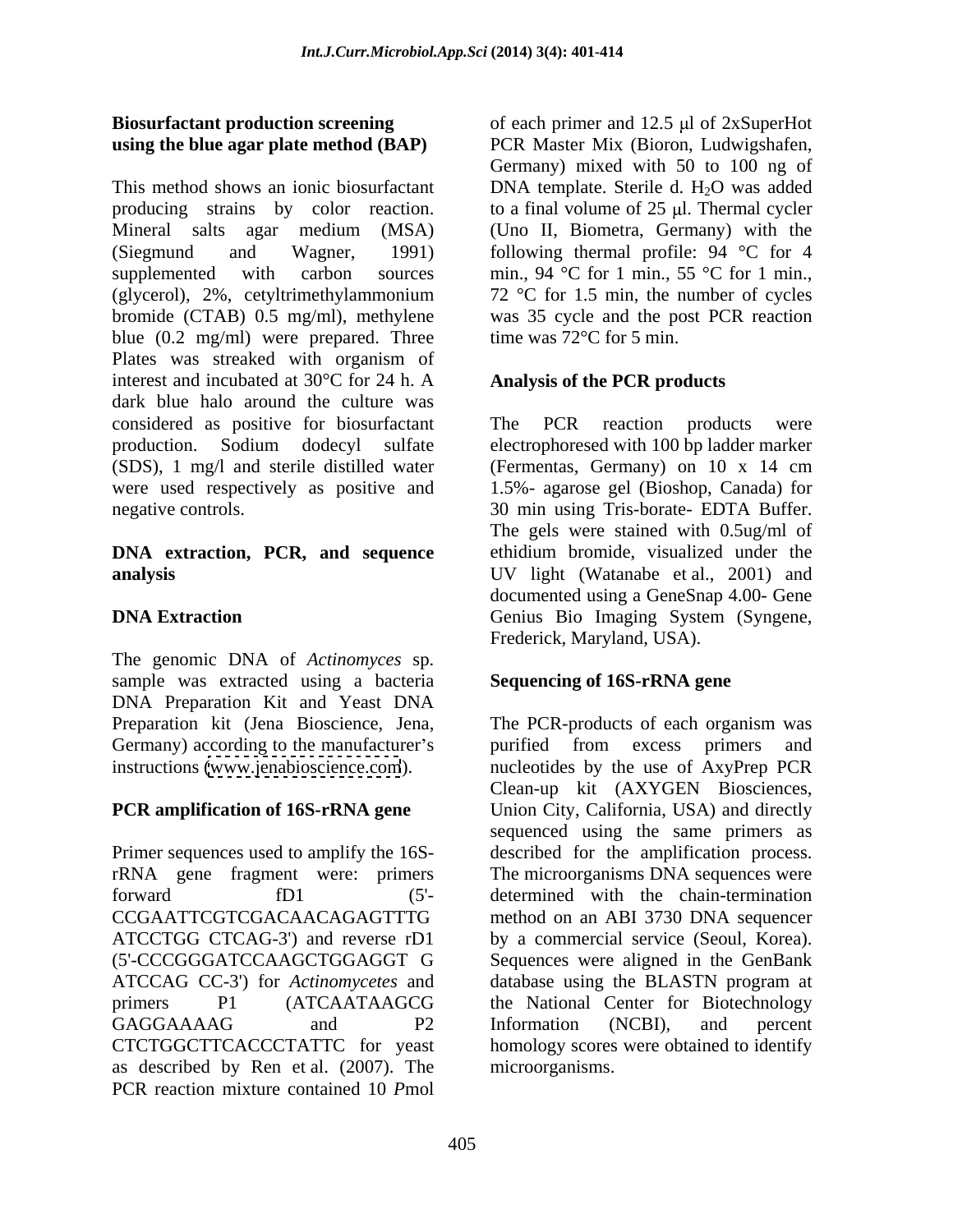Statistical analysis was performed using halophilic bacterium) species were tests at 5% significance level.

Mixtures of organisms were obtained during enrichment using 0.1% yeast *Geobacilli* strains from formation waters extract in BHM. Screening on an agar of oil fields. plate containing mineral oil resulted in isolation of several candidates from the **Nucleotide sequence accession numbers** contaminated sites. Two isolates of *Actinomyces*sp. and three isolates of *Saccharomyces* sp. were identified and were determined have been deposited in characterized. Strains AF104 and AF203 the GenBank, EMBL, and DDBJ were local isolates isolated by enrichment mucleotide technique and deposited in our microbial accession no NJ700209 for bank at Taif University during our previous work (Shahaby and El-Tarras, NJ700210 for Actinomyces 2011) in our laboratory. The isolates were identified on the basis of their cultural and biochemical characteristics according to **Growth rates and biomass of the** Bergey's Manual of Determinative **microbial candidate's mixture** Bacteriology  $(9<sup>th</sup>$  edition) (Holt et al., 1994) and Apikit profiles (2009). to the genera of *Actinomyces,* and

alignment analysis revealed that 16S-

**Statistical analysis** *Psedomonas aeruginosa*, *Bacillus subtilis* the SPSS 10.0 software. Data underwent a effective bacteria in the biodegradation of one-way ANOVA test, and means were heavy hydrocarbons (mineral oil) and ncompared using Duncan's multiple range tetradecane (Martinez-Checa et. al., 2002, **Results and Discussion** 2012, Shahaby et al., 2013).Isolation of **Identification of microbial candidates** contaminated soil has been reported by and *Halomonaseurihalina* (moderately halophilic bacterium) species were Sadeghazad and Ghaemi, 2003, Shahaby and El-Tarras, 2011, and El- Tarras et al., alkane degrading microorganisms from oil several researchers. Nazina et al (2005) have obtained hydrocarbon oxidizing *Geobacilli* strains from formation waters of oil fields.

### **Nucleotide sequence accession numbers**

The partial 16S-rRNA gene sequences that the GenBank, EMBL, and DDBJ sequence databases under accession no. NJ700209 for *Saccharomyces cerevieceae* AF203 and NJ700210 for *Actinomyces odontolyticus* AF104.

Phenotypic examination of the recovered determined simultaneously. The linear microorganisms revealed that they belong relation between OD<sub>595</sub> and dry mass was Saccharomyces. Two isolates AF104 and oil. The specific growth rate and net dry AF203 showed good growthon BHM weight of the two isolates were determined amended with complex mineral oil and and illustrated in Table 1. These figures were selected based on the growth and indicate the effluence of the specific degradation ability. Strains AF104 and growth rate and biomass precipitation on a  $AF203$  showed optimal growth at  $30^{\circ}$ C. period of bacterial cultivation in BHM The results of 16S-rDNA sequence containing 1 % (v/v) hydrocarbon. Little rDNA sequence of strain AF104 and indicating that the highest hydrocarbon AF204 were more than 98% identical to exceeded the strains capability to that of *Actinomyces octodloyts*, *and*  adapt.Table (1) summarize the results of Saccharomyces cerevieace, respectively. The growth rates, and biomass content during Optical density and biomass were obtained during growth on 1% of mineral period of bacterial cultivation in BHM adaptation occurred at 5% mineral oil, exceeded the strains capability to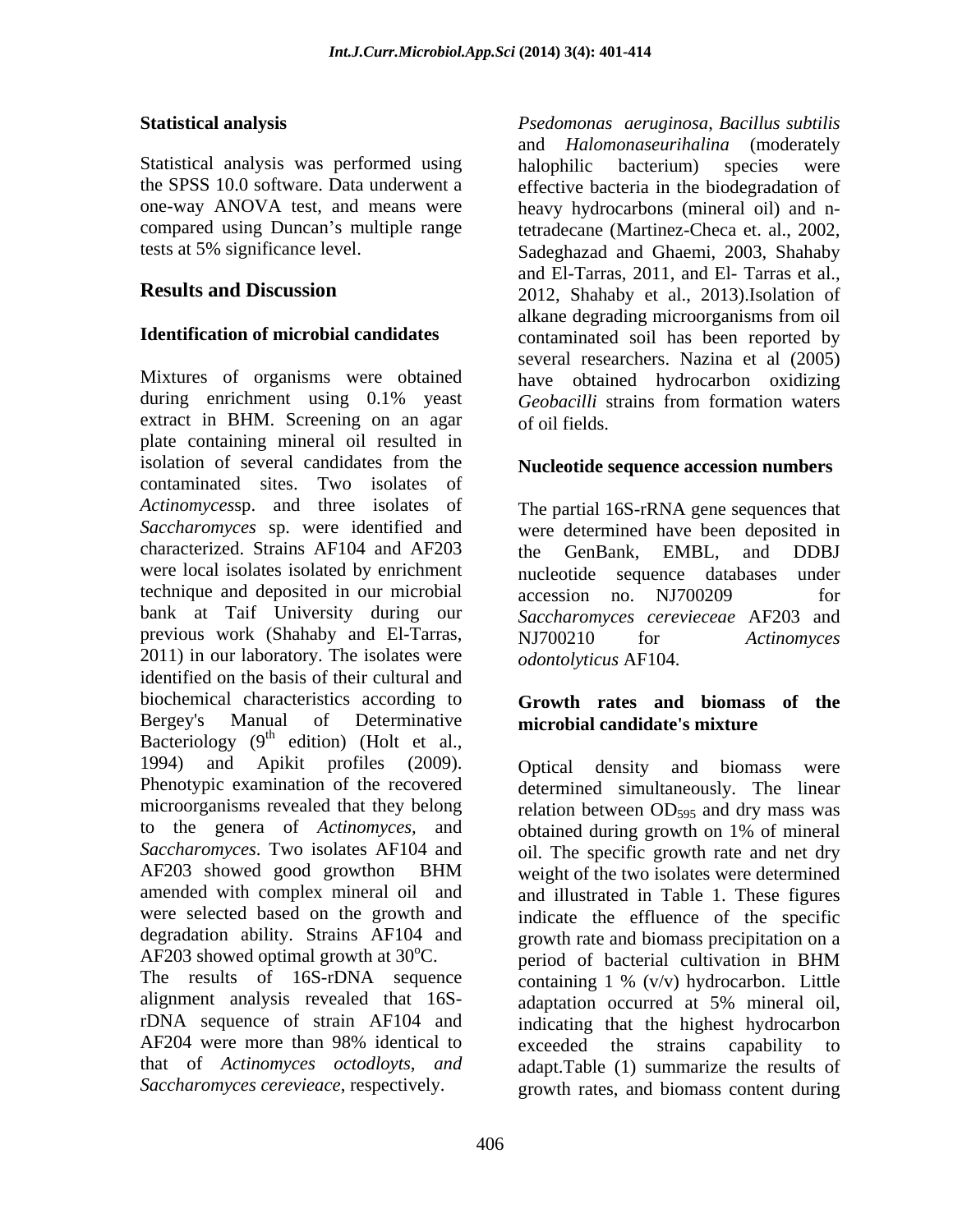growth at 1% (v/v) concentration of complex mineral oil for a week under growth rates of the two isolates on mineral removal within 5 days) at 5% hydrocarbon than strain AF104in growth in mineral hydrocarbon. Most growth occurred in the (AS2) could degrade about 41.8% after 4 first2 days for the two strains resulting in days only at 3% concentration of good biomass production (Table 1). days of growth. No change was observed 32.3 % after 2 days only. The consortium

The reduction in heavy hydrocarbon AF104 after 6 days at 5% concentration, fractions by biodegradation of paraffinic 40.2% after 5 days at 5% concentration hydrocarbons using *Pseudomonas* and and 39.4% for consortium of both AF104 concentration of hydrocarbons the higher than strain AF104 being 40.2% and 38.3% was the utilization. Similar growth rates at 5% concentration, respectively. One and biomass on hydrocarbon were might thus expect that incubation at 3% or obtained (Etoumi, 2007, Shahaby and El-

The hydrocarbon degradation capacity of incubation at 1% hydrocarbon isolates showed the ability to utilize maximally active incubation at 1%

laboratory conditions. The specific strains, with AF203 being the best (40.2% oil showed that strain AF203 was faster concentration.AF104 was able to degrade salts medium BHM containing  $1\%$  (v/v) the mixture of AF104 and AF203 named Maximum specific growth rates ( $\mu_{\text{max}}$ ) for Actinomyces, Saccharomyces used as AF104 and AF203 strains were occurred negative control could only degrade after two and three days of growth being approximately 9 and 7% of mineral oil, 0.073  $\mu$  h<sup>-1</sup> and 0.064  $\mu$  h<sup>-1</sup>, respectively. respectively under the same conditions Strains were also grown on 3% and 5% (data not shown). The results on the hydrocarbon (data not shown). However, assessment for degradation capacity were growth on 1% hydrocarbon was better similar to those of growth (Fig. 1). In than 3 and 5 % (v/v) concentrations. mineral oil 5% -supplemented BHM, a Moreover, isolate AF203 produced more small degree of degradation was observed biomass from hydrocarbon being 3.85 g only in cases of using consortium of cells l<sup>-1</sup>mineral oil hydrocarbon after six AF104 and AF203 strains (AS2) being in pH during the first seven days of degrades 39.4% of hydrocarbon after 2 incubation for strains. days only at concentration 3%. Mineral oil *Actinomyces* species was noticed (Etoumi, and AF203 (AS2) after 2 days only of 2007). It was mentioned that the lower the growth. Strain AF203 was more efficient was the utilization. Similar growth rates at 5% concentration, respectively. One Tarras, 2011). have resulted in even more mineral oil **Degradation capacity of hydrocarbon** Interestingly, CFU and total cell counts at **by isolates** the set of the set of the set of the set of the set of the set of the set of the set of the set of the set of the set of the set of the set of the set of the set of the set of the set of the set of the set of selected isolates in BHM supplemented concentration (data not shown). This with complex mineral oil are illustrated in indicates reduced hydrocarbon degradation Fig. 1-3. No evaporation of hydrocarbon per cell at the higher mineral oil from the screw-capped flasks was concentration, which goes along with observed throughout the experiments. All lower protein content per cell. The mineral oil as sole carbon source however, the efficiency of utilization varied among removal within 5 days) at 5% hydrocarbon mineral oil by more than 38.3%, whereas the mixture of AF104 and AF203 named (AS2) could degrade about 41.8% after 4 days only at 3% concentration of hydrocarbon. Two reference strains (data not shown). The results on the similar to those of growth (Fig. 1). In 32.3 % after 2 days only. The consortium was utilized to the extent of 38.3% for AF104 after 6 days at 5% concentration, 40.2% after 5 days at 5% concentration and 39.4% for consortium of both AF104 than strain AF104 being 40.2% and 38.3% might thus expect that incubation at 3% or 5% hydrocarbon beyond6 days would degradation than the 41.8% observed. 3% and 5% concentration were even higher than those in the maximally active incubation at 1% hydrocarbon concentration (data not shown). This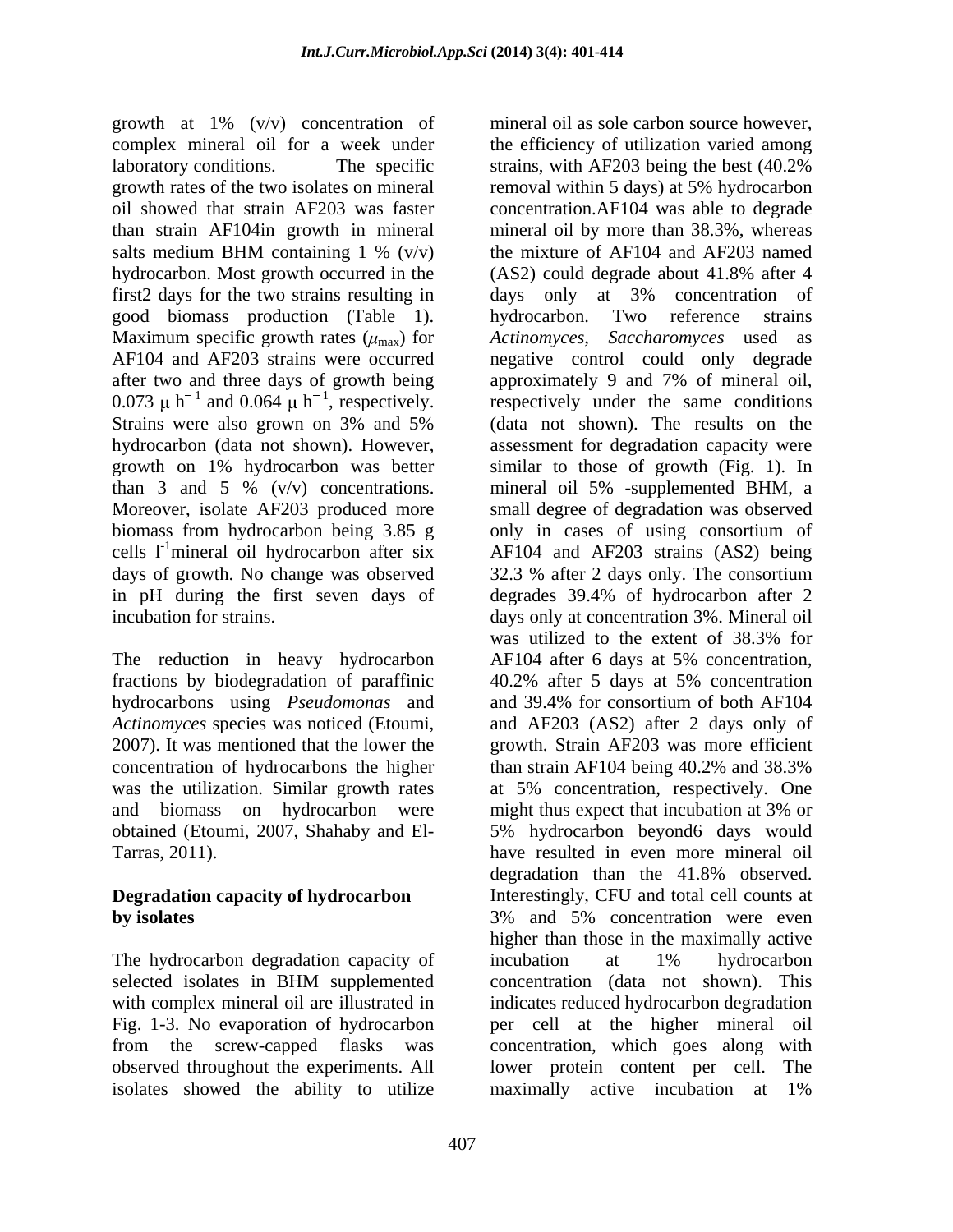hydrocarbon preserved the highest Saadoun (1997) determined ability of metabolic versatility. Given that the two strains were capable of strong growth in source, we tested the performance of each

Zhao et al. (2011) selected consortium by sp., *Rhodococcus* sp., *Microbacterium* sp. and *Roseomonas* sp. and removed nearly 52.1% of crude oil at initial concentration of 10,000 mg  $I^{-1}$  at 30 °C within 7 days.

Lazar et al. (1999), Pokethitiyook et al. (2002), and Sadeghazad and Ghaemi (2003) reported that, *Pseudomonas* and pathogenic, contain no sulphate-reducing by biodegradation of paraffinic bacteria or slime-forming bacteria and are environmentally safe. On the other hand,

both solid and liquid media at 30°C and using a Warburg constant volume 3% or 5% of hydrocarbon as sole carbon respirometer. Results of oxygen uptake of the two strains separately via rotary were more degradable than mineral oil and shaker under these conditions Table (2) decane. *R. erythropolis* exhibited highest and Fig. 1-3. However, these percentages  $QO_2$  values (2.9 and 2.8) when exposed to also demonstrated a moderate level of tetradecane and hexane, respectively. mineral oil biodegradability by each of Mineral oil and decane were degraded these two strains performed separately at more slowly with  $QQ_2$  values 0.87 and 5% concentration. 0.94, respectively. Alvarez et al. (2011) positive end dilution method. The bioaugmentation using a consortium of consortium consisted of *Rhizobiales* sp., three actinomycetes strains in remediating *Pseudomonas* sp., *Brucella* sp., *Bacillus* two distinct typical Brazilian soils that 52.1% of crude oil at initial concentration at 30 °C within 7 days. treatments over a 120-day period. During The strains *Pseudomonas* sp., *Brucella* sp. this period, they monitored total petroleum *and Rhodococcus* sp. likely played a key hydrocarbons (TPHs) and n-alkanes role in the crude oil degradation(Abdel- degradation and changes in bacterial Megeed et al., 2012 ).The mixed communities. Over time, they found the populations of *Pseudomonas*, degradation rate of n-alkanes was higher *Rhodococcus*and *Bacillus* are capable of than TPH in both soils, independent of the degrading mineral oil of up to 120 ppm. treatment used. Suggesting that the total However, biodegradation ofmineral oil bacterial community in the soils was was fast by the mixed culture comparing mainly affected by the experimental period to the biodegradtion of each strain of time, while the type of bioremediation separately. treatment used was the main factor Bacilli species were the most effective enrichment step, similar to the initial microorganisms in the biodegradation of enrichment of polychlorinated biphenyl heavy hydrocarbons. Lazar et al. (1999) (PCB) degraders on biphenyl (Bedard et also, stated that microorganisms involved al.,1986,1987) or methylcyclohexane for with the microbial treatment of crude oil, bacteria able to grow on a wide range of are generally live, naturally occurring, and alicyclic compounds (Trudgill, 1984).The are mainly facultative anaerobic, reduction in heavy hydrocarbon fractions *Rhodococcus erythropolis* to degrade mineral oil and other hydrocarbons by respirometer. Results of oxygen uptake indicated that hexane and tetrade cane evaluated the effectiveness of monitored natural attenuation, bioenrichment, and were contaminated with crude oil, with or without the addition of NaCl. Microcosms were used to simulate bioremediation influencing the actinomycetes populations in both soils.Growth on mineral oil before exposure to specific hydrocarbon compounds was intended as a pre by biodegradation of paraffinic hydrocarbons using *Pseudomonas* and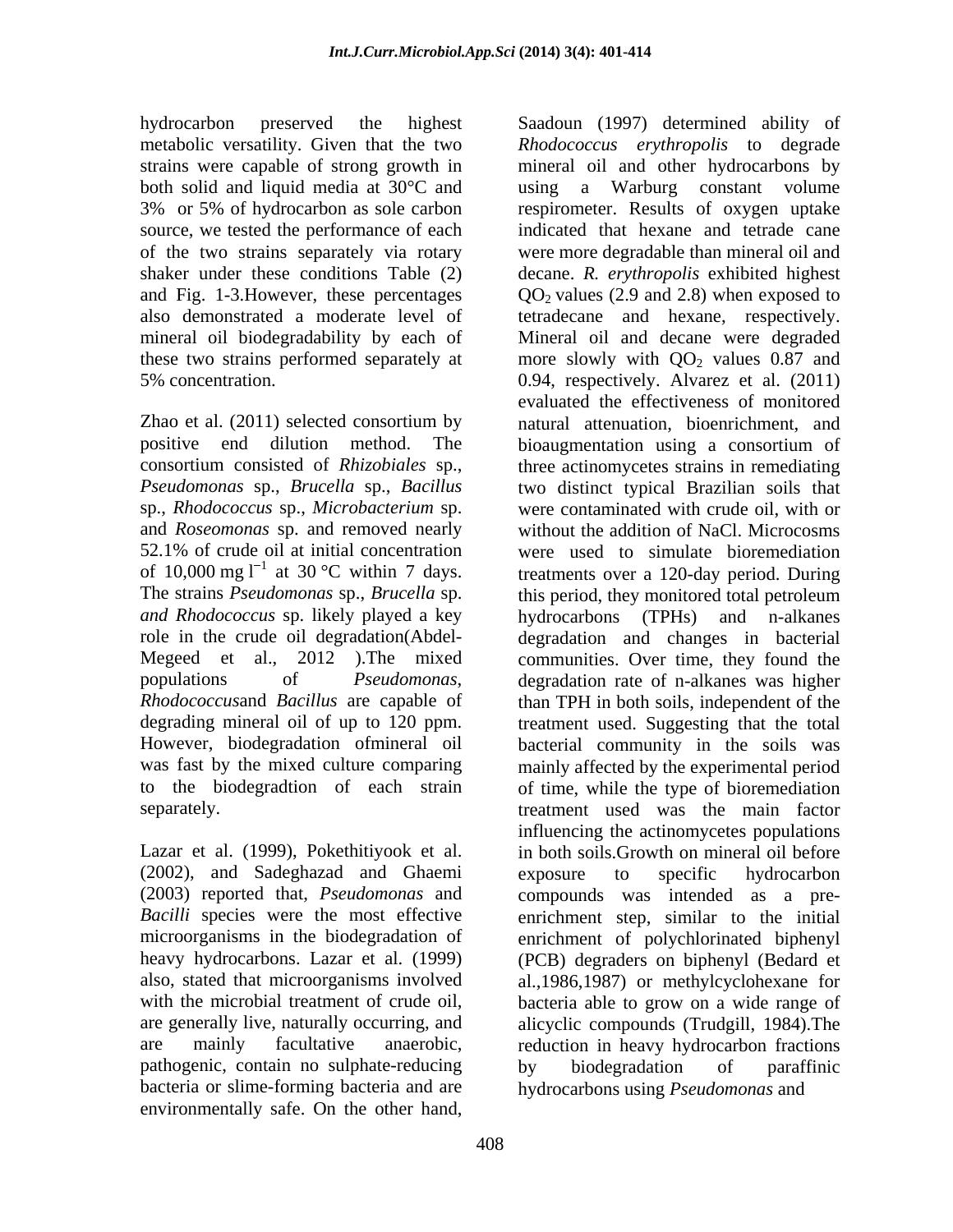**Table.1** Growth rates, biomass yield and biosurfactant production (using MDC and BAP techniques) of two strains AF104and AF203grown in Bushnel-Hass medium amended with 1% of mineral oil hydrocarbon.

| Strains             | Biomass yield                                                 | Growth rate        | Biosurfactant |
|---------------------|---------------------------------------------------------------|--------------------|---------------|
|                     | $\bullet$ $\bullet$ $\bullet$<br>/Lmineral oil)<br>$(g$ cells | $(\mu)$ $(h^{-1})$ | production    |
| Actionowces(AF104)  | $\sim$ $\sim$<br>J.JU                                         | 0.071              |               |
| Sacchronyces(AF203) | $\sim$ $\sim$                                                 | 0.062              |               |

**Table.2** Biodegradation performance of complex mineral oil hydrocarbon by aconsortium of *Actinomyces* sp.AF104 and *Saccharomyces*sp.AF203 (AS2)

| Culture Name                         | Hydrocarbon    |       | Incubation time   Biodegradation % |
|--------------------------------------|----------------|-------|------------------------------------|
|                                      | concentration% | (days |                                    |
| Sacharomycessp.                      |                |       |                                    |
| Actinomycetssp.                      |                |       |                                    |
| Mixture of <i>Actinomycessp.</i> and |                |       | 41.8                               |
| Saccharomyces sp. (AS2)              |                |       |                                    |

**Fig.1** Performance of *Actinomyces*AF104 in various concentration of hydrocarbon and incubation time at  $30^{\circ}$ C. M. O., mineral oil content.





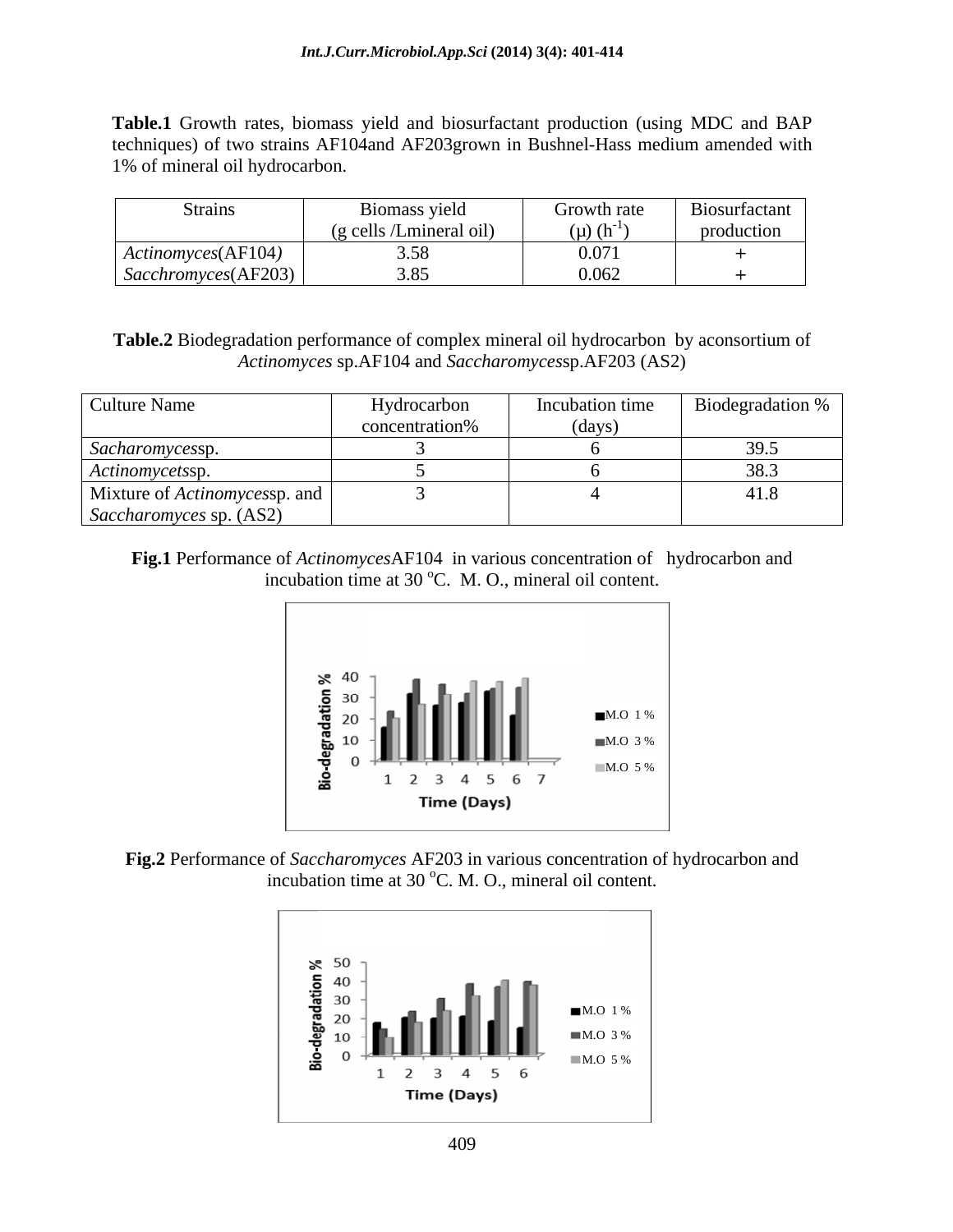**Fig.3** Performance of *Actinomyces*AF104 and *Saccharomyces* AF203 consortium (AS2) under various concentration of hydrocarbon and incubation time at  $30^{\circ}$ C. M. O., mineral oil content



*Actinomyces* species was noticed (Etoumi, consortium of 8 strains made up of 2007). It was mentioned that the lower the members of 6 genera to be able to concentration of hydrocarbons the higher was the utilization (El\_Tarras et al., 2012, (Rambeloarisoa et al. 1984). Interestingly, Shahaby et. al., 2013). Biodegradation only 5 of these strains were able to grow in would be required if the contaminated site bure cultures using a variety of lacked proper microorganisms (Kauppi et al., 2011). Therefore, isolation of pure microbial strains or enrichment of the effectiveness of the mixed culture was microbial consortium from contaminated remarkably reduced. These further support sites for biodegradation of hydrocarbons is the theory that each member in a microbial considered as an approach to provide inocula for bioaugmentation (Liu et al., a need to depend on the presence of other 2011 and Kauppi et al., 2011). Due to microbial complexity and diversity, a microbial consortium could work better **Production of biosurfactant** and more stable than pure culture for the Hamme et al., 2003 and Malina and hazardous, biodegradable and Zawierucha, 2007). Although, a crude oil usually is not satisfactory (Komukai- Nakamura et al., 1996 and Ko and Lebeault, 1999). Demonstrated a

410

effectively degrading crude oil pure cultures using a variety hydrocarbons. However, when the other 3 strains were removed from the consortium, community has a significant role and may species or strains to be able to survive

### **Production of biosurfactant**

bioremediation of crude oil-contaminated Biosurfactant are produced by many soil. Mainly because that crude oil is a bacterial strains that can degrade or complex mixture consisting of aliphatics, transform the components of petroleum aromatics, resins and asphaltenes (van products. They are non-toxic, non degrading consortium could be made up (Banat et al., 2000).Using the two by combining a number of individual qualitative methods (MDC and BAP), microbial strains, the bioremediation results demonstrated that *Actinomyces* sp. performance of the combined bacteria AF104 and *Saccharomyces* sp.AF203 hazardous, biodegradable and environmentally friendly compounds strains used in this study were biosurfactant producers (Table 1).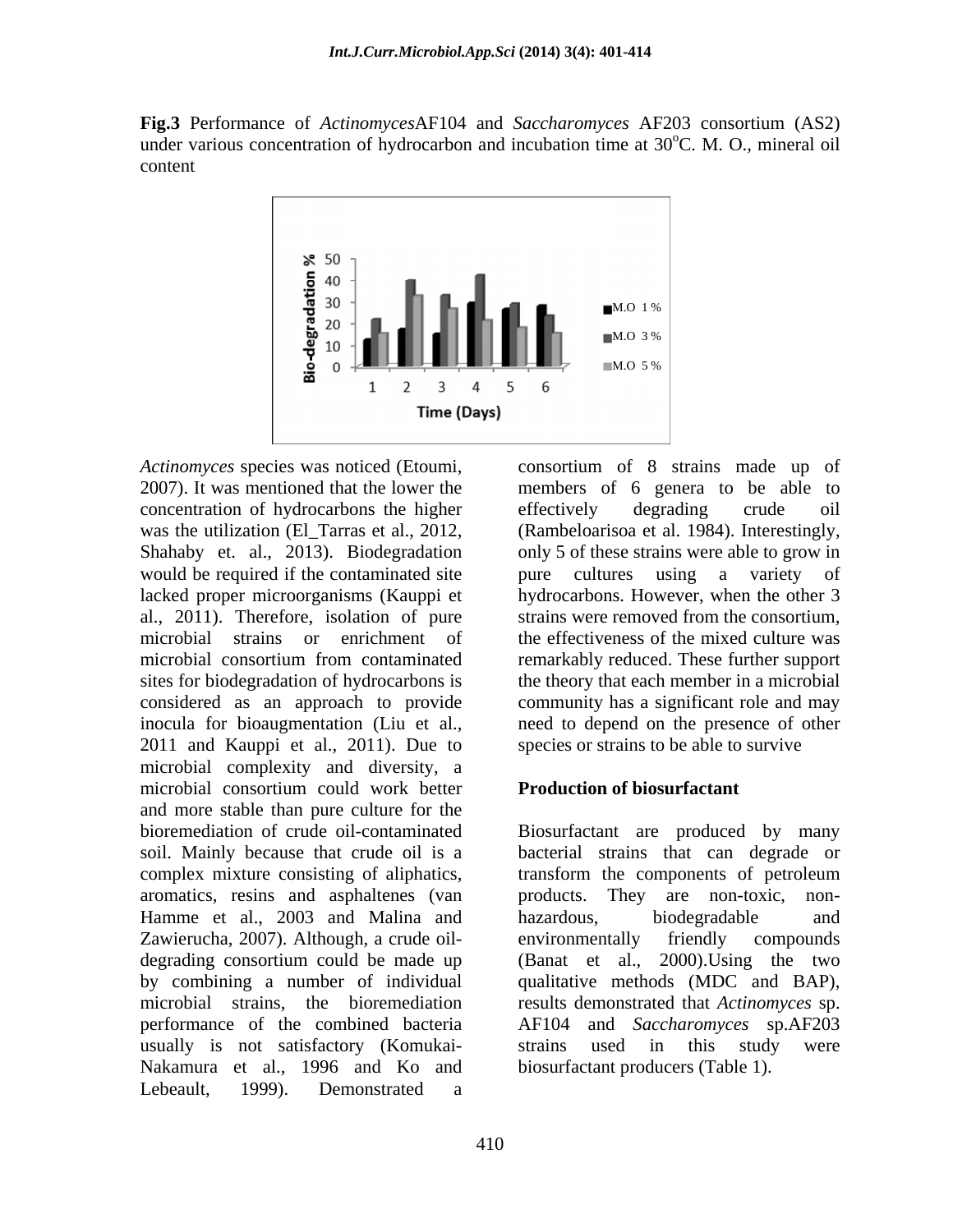This can explain the mineral oil the controls. The amount of mineral oil degradation performance obtained with these two strains. Knowing that probable first order reaction kinetics for biodegradation depends strongly on the mineral oil removal *in vitro* and higher hydrocarbon emulsion, the use of rate was achieved with bioremediation.In biosurfactant producer strains like *Actinomyces*, and *Saccharomyces* species biosurfactants to increase their interfacial in bioremediation technology seems to area for contact to give improved uptake offer more potential than chemical surfactant, due to their structural diversity, microorganisms of consortium AS2 biodegradability and biocompatibility produced biosurfactants and this improved relative to synthetic surfactant (Abalos et al., 2004, Amaral et al., 2010a, 2010b, Konishi, 2010, Shubhrasekhar et al., 2013). Some yeasts are preferred to member of consortium are biosurfecant bacteria as sources for biosurfactants, mainly due to their GRAS status for produce biosurfactants. Therefore, the environmental and health safety reasons main phase of mineral oil removal by the (Campos-Takaki et al., 2010).These results two strains was achieved in the first four mean that the bacterial consortium days of treatment. These percentages also obtained is capable of using the complex mineral oil as a carbon and energy source oil biodegradability by each of these two

consortium obtained is capable of using the complex mineral oil as a carbon and energy source in different environmental consortium removed nearly 42% of 3% hydrocarbon content. The strains *Actinomyces* sp. and *Saccharomyces* sp. likely played a key role in the mineral oil degradation. The study of complex Abalos A, Vinas M, Sabaté J, Manresa MA, mineral oil degradation demonstrated that Solanas AM 2004. Enhanced the selected functional consortium significantly enhanced the mineral oil removal efficiency up to 38–42% over a 6 a mamnolipid produced by day period in comparison with 7- 9% in Beudomonas aeruginosaAT10.

under these conditions. strains performed separately. However, the In conclusion complex mineral oil onthe growth of the stabilized microbial hydrocarbons are highly difficult to consortium might affect the performance degrade. A functional bacterial consortium of the consortium. The results revealed the consisting of *Actinomyces* and possibility touse these microbes for the *Saccharomyces* was selected based on the reduction of complex mineral oil in growth and degradation ability. Strains ecosystems where they accumulate and AF104 and AF203 showed optimal growth cause pollution problems. Furthermore, at 30°C. The results mean that the bacterial results indicated that the microbial conditions. After 4 days incubation, this potentially used in microbial enhanced oil removed vs. mineral oil content suggested general, microorganisms produce of hydrophobic substrates. Both microorganisms of consortium AS2 breakdown of complex mineral hydrocarbon. The highest rate of hydrocarbon degradation occurred when member of consortium are biosurfecant producers. These two strains were able to demonstrated a moderate level of mineral effect of different environmental factors of the consortium.The results revealed the consortium AS2 had a promising application in bioremediation of oil contaminated environments and could be recovery (MEOR).

## **References**

Solanas AM 2004. Enhanced biodegradation of Casablanca crude oil by a microbial consortium in presence of a rhamnolipid produced by *Pseudomonas aeruginosa*AT10. Biodegradation 15:249-260.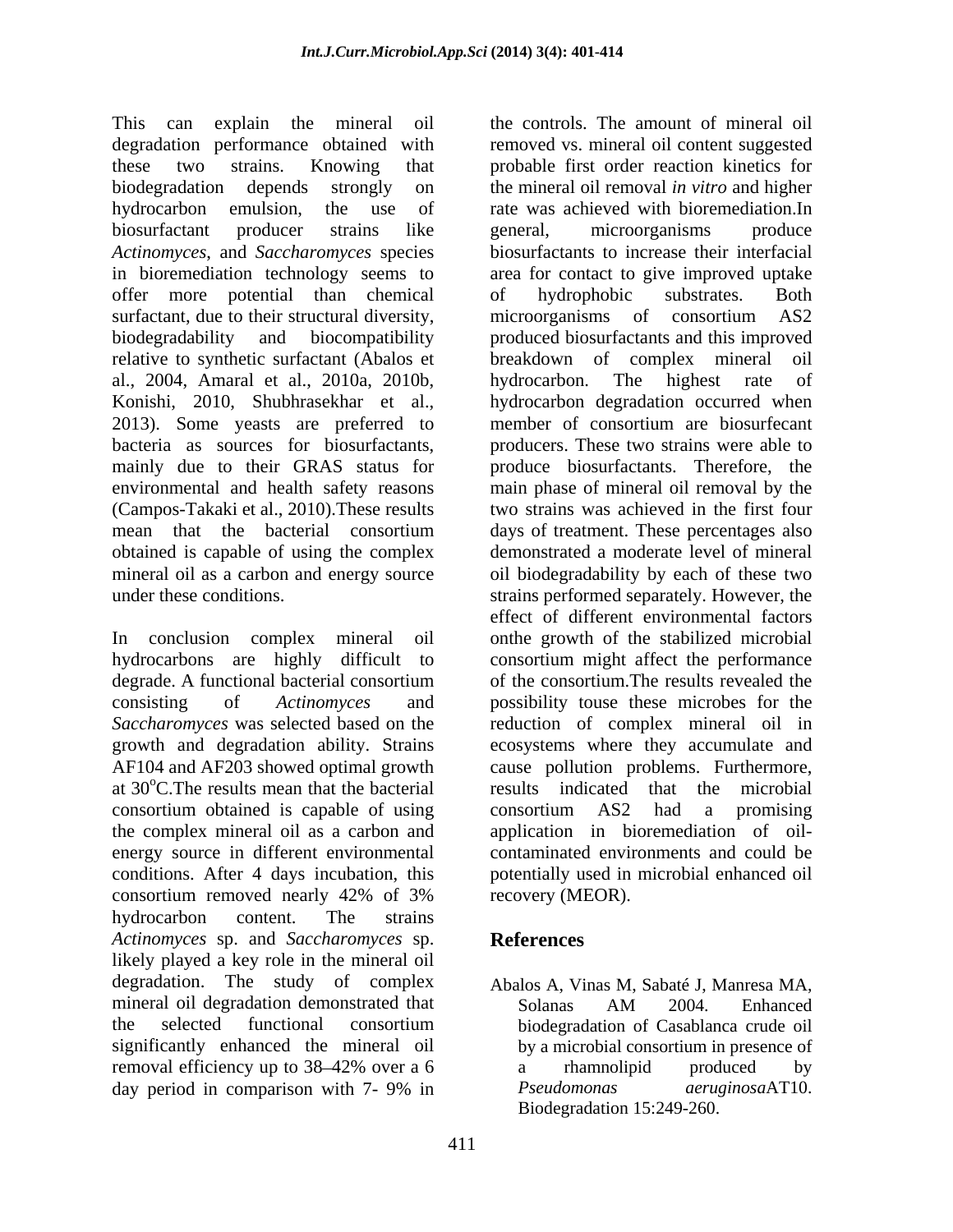- Abdel-Megeed A, II Abou Elseoud, AA Microbiol Research, 642: 6994-7002. 32:273-280.
- 
- *Aluyor EO, M Ori-jesu* 2009.Biodegradation of mineral oils  $- A$  review. Afr. J.
- 
- Application, in: Biosurfactants, ed. Sen R, pp:236-247. West Bengal, India
- 
- Microbiol. Biotechnol. 53: 495–508. 2534-7544
- remediation: a review. Biores Tech. 51: 1-2: 111-121
- Bedard, D L, R Unterman, LH Bopp, M. J. 1986. Rapid assay for screening and
- Bedard, DL, R.E. Wagner, M.J. Brennan,
- Mostafa, AN Al-Rahmah, and Application of a modified drop collapse SAEifan2012. Biodegradation of technique for surfactant quantitation and mineral oil by bacterial strains isolated screening of biosurfactant producing from contaminated soils. Afr J of microorganisms. J. Microb. Methods Bodour AA, R Miller-Maier 1998. 32:273-280.
- Alexander, M1999. Biodegradation and Butier, C.S. and Mason J.R. 1997.Structure Bioremediation. 2nd Edn., Academic Press, San, Diego aromatic contract and the contract of the contract of the contract of the contract of the contract of the contract of the contract of the contract of the contract of the contract of the contract of the co function analysis of the aromatic ring ring hydroxylatingdioxygenase.Advanc.Micr obiol. Physiol. 38: 47-84.
- Biotech. 86: 915-920. Campos-TakakiGM, LA Sarubbo, CD Amaral PF, MA Coelho , IM Marrucho, JA Coutinho2010a. Biosurfactants from friendly biosurfactants produced by yeasts: characteristics, production and yeasts. AdvExp Med Biol. 672:250-60. Campos-TakakiGM, LA Sarubbo, CD Albuquerque 2010. Environmentally
- application. AdvExp Med Biol.672:236- Chikere, C. B.; Okpokwasili, G. C. and 49. Chikere, B. O. 2009.Bacterial diversity Amaral PFF, M A Z Coelho, I MJ Marrucho, and JAP Coutinho undergoing bioremediation. A. J. 2010b.Biosurfactants From Yeasts: in a tropical crude oil-polluted soil undergoing bioremediation. A. J. Biotech. Vol. 8 11, pp. 2535-2540.
	- Characteristics, Production And Collin, P.H., 2001. Dictionary of Ecology and the Environment. 4th Edn., Peter Collin Publishing,
- APi 2009. BioMerieuxsa 69280 Marcy El Tarras, A. E., A. F. Shahaby, N.S. I'Etoile, France. http://www. Awad, 2012.*In Vitro* screening for biomerieux. com. natural oil degrading bacteria and Banat IM, Makkar RS, Cameotra SS evaluation of their biodegradation 2000.Potential commercial applications potential for hydrocarbon. African J. of microbial surfactants. Appl. Microbiology Research Vol. 649, pp. 7534-7544
- Banat I M 1995. Biosurfactants production Etoumi, A. 2007. Microbial treatment of and possible uses in microbial enhanced waxy crude oils for mitigation of wax oil recovery and oil pollution precipitation .J. Petrol. Scien.Engin.55 Etoumi, A. 2007. Microbial treatment of 1-2: 111-121
	- 1 12. Gary JH, GE Handwerk 2001. Petroleum Brennan, M. L. Haberl, and C. Johnson. 4<sup>th</sup>edn. Published by Marcel Dekker, Refining1: Technology and Economics, New York.
	- characterizing microorganisms for the Holt, John G., Krieg, Noel R., Senath, Peter ability to degrade polychlorinated H. A., Staley, James T., Williams, biphenyls. Appl. Environ. Microbiol. Stanley T., eds.. 1994. Bergey's Manual 51:761-768 of Determinative Bacteriology,  $9<sup>th</sup>$ M.L. Harbel& J.F. Brown, Jr 1987. the contract of the contract of the contract of the contract of the contract of the contract of the contract of the contract of the contract of the contract of the contract of the contract of the contract of the contract o edition. Baltimore: Williams and Wilkins.
	- Extensive degradation of arochlors and Kauppi S., A. Sinkkonen, M. Romantschuk environmentally transformed 2011. Enhancing bioremediation of polychlorinated biphenyl's by diesel-fuel-contaminated soil in a boreal *Alcaligeneseutrophus*H850. *Appl.*  climate: comparison of biostimulation *Environ. Microbiol.,*53:1094-1102 and bioaugmentation. International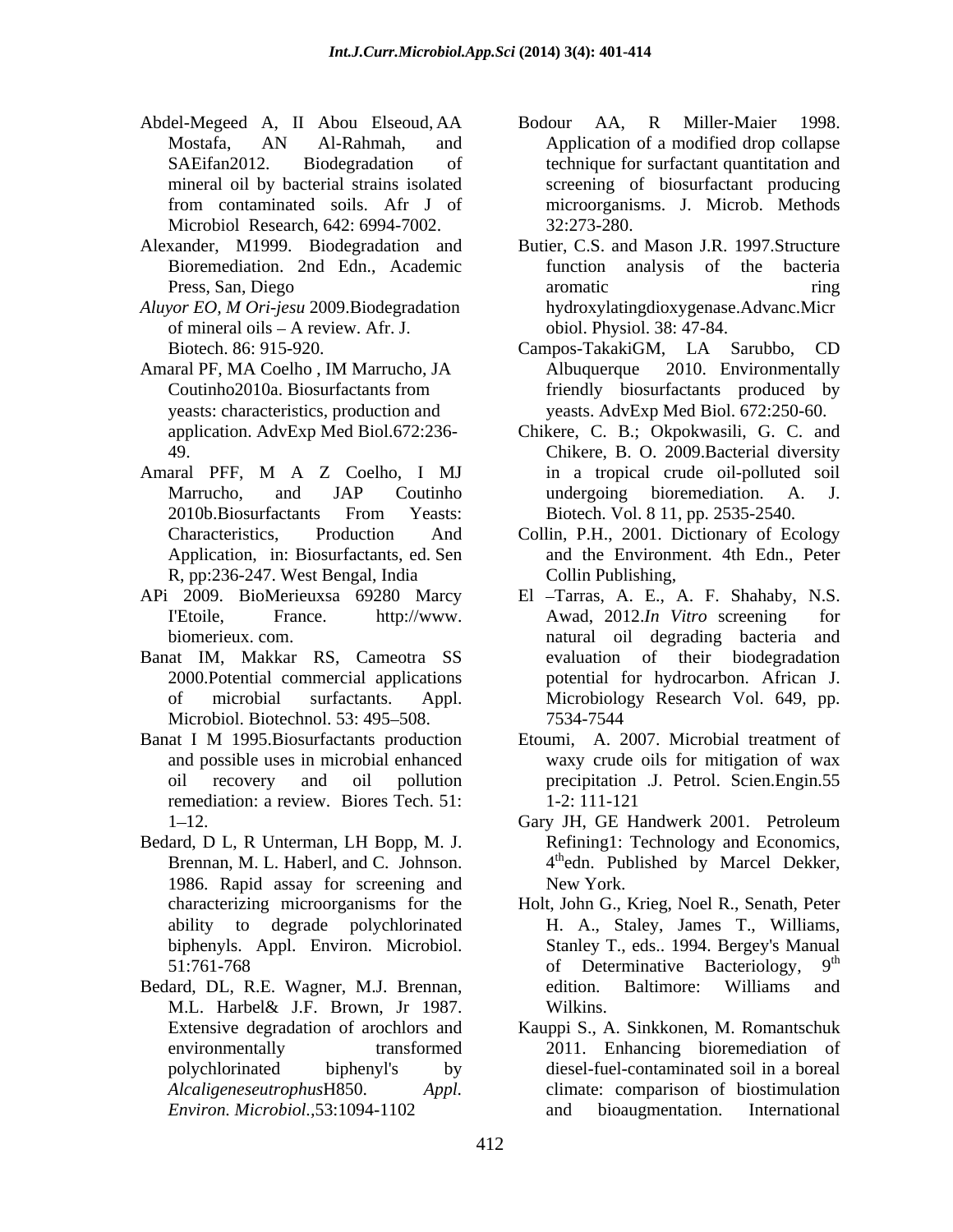- KleinsteuberS, VRiis, I Fetzer, H Harms and  $\qquad \qquad$  bacterial consortium isolated from S Müller 2006 . Population Dynamics Growth on Diesel Fuel in Saline Environments.Appl Environ Microbiol.
- Ko S.H., J.M. Lebeault 1999. Effect of a mixture. Journal of Applied Bioremediation Journal, 11:141–147 Microbiology, 87: 72–79
- Koch, A.L. 1984. Growth measurement, In: Martnez-Checa, F., Toledo, F.L., Vilchez,
- Komukai-Nakamura SK, Yamauchi TH Inomata Y, Venkateswaran K, TH Construction of bacterial consortia that degrade Arabian light crude oil. J. Ferment. Bioeng. 82:570-574.
- 
- Kumara Mb, Leona V, Materanoa A, Ilzinsa 2006. Polycyclic Aromatic Hydrocarbon
- Lazar, I., Voicu, A., Nicolescu, C.,
- Lee, J.K., D. Park, B.U. Kim, J.I. Dong and population of bacteria isolated from sea-
- Liu H.J., C.Y. Yang, Y. Tian, G.H. Lin, T.L.

Biodeterioration & Biodegradation, 65: <br>
Zheng 2011. Using population dynamics 359 368 analysis by DGGE to design the within a Microbial Consortium during of PAHs. International Zheng 2011. Using population dynamics bacterial consortium isolated from mangrove sediments for biodegradation of PAHs. International Biodeterioration& Biodegradation, 65: 269 275

- 725: 3531-3542. Malina G., I. Zawierucha 2007. Potential of mixed culture on co-oxidation during the enhancing intrinsic biodegradation in oil degradation of saturated hydrocarbon bydrocarbon- contaminated soil. bioaugmentation and biostimulation for hydrocarbon- contaminated soil.
- Gerhardt, P.; Murray, R.G.E.; Costllow, R., Quesada, E., Calvo, C., 2002. Yield R.N.; Nester, E.W, and Wood, W.A production, chemical composition, and eds., Manual of Methods for General functional properties of emulsiWer H-28 Bacteriology. p 179-208. American Soci.Microbiol. Washington, DC, USA. hydrocarbons. Appl. Microbiol. in media containing various hydrocarbons. Appl. Microbiol. Biotechnol. 58, 358–363.
- Yamamoto S, Harayama S 1996. diagnostics of medically important Millar BC, Xu J, Moore JE 2007 Molecular bacterial infections.Curr Issues Mol Biol. 91:21-39.
- Konishi M-A 2010.Application of Deep Sea Nazina TN, Sokolova DS, Grigoryan AA, Yeast-Production of Biosurfactants. Poltaraus AB, Tourova TP, Lysenko The Review of High Pressure Science AM, Osipov GA and Belyaev SS 2005. and Technology , 20 4: 347-353 *Geobacillusjurassicus* sp. nov., a new O, Galindo-CastroaI, Fuenmayora S Degradation by Biosurfactant-Producing species. Syst. Appl. Microbiol. 28: 43 *Pseudomonas* sp. IR1.Verlag der thermophilic bacterium isolated from a high-temperature petroleum reservoir, and the validation of the *Geobacillus* 53.
	- ZeitschriftfürNaturforschung, Tübingen Nilsson WB, Paranjype RN, DePaola A and 203-012. Strom MS. 2003. Sequence Mucenica, D., Dobrota, S., Petrisor, I.G., *Vibrio vulnificus* is a possible indicator Stefanscu, M., Sandulescu, L 1999. The of strain virulence. J. Clin. Microbiol. use of naturally occurring  $41:442-446$ . Strom MS. 2003. Sequence polymorphism of the 16S rRNA gene of 41:442-446.
	- selectively isolated bacteria for Rambeloarisoa, E, JFRontani, GGiusti, Z inhibiting paraffin deposition. J. Petrol. Duvnjak and JC Bertand1984. Sci. Eng. 22: 161–169. Compared a Degradation of crude oil by a mixed S. Lee 1998. Remediation of petroleum surface foams. Mar. Biol., 83: 69-81. Duvnjak and JC Bertand1984. population of bacteria isolated from sea surface foams. Mar. Biol., 83: 69-81.
	- contaminated soil by fluidized thermal Rantakokko-Jalava K, SNikkari, JJalava, desorption. Waste Manage., 18: 503- 507. **Solution** Space of the CR and CR and CR and CR and CR and CR and CR and CR and CR and CR and CR and CR and CR and CR and CR and CR and CR and CR and CR and CR and CR and CR and CR and CR and CR and CR and CR and CR a EEerola, MSkurnik, OMeurman, PToivanen, PKotilainen. 2000. Direct